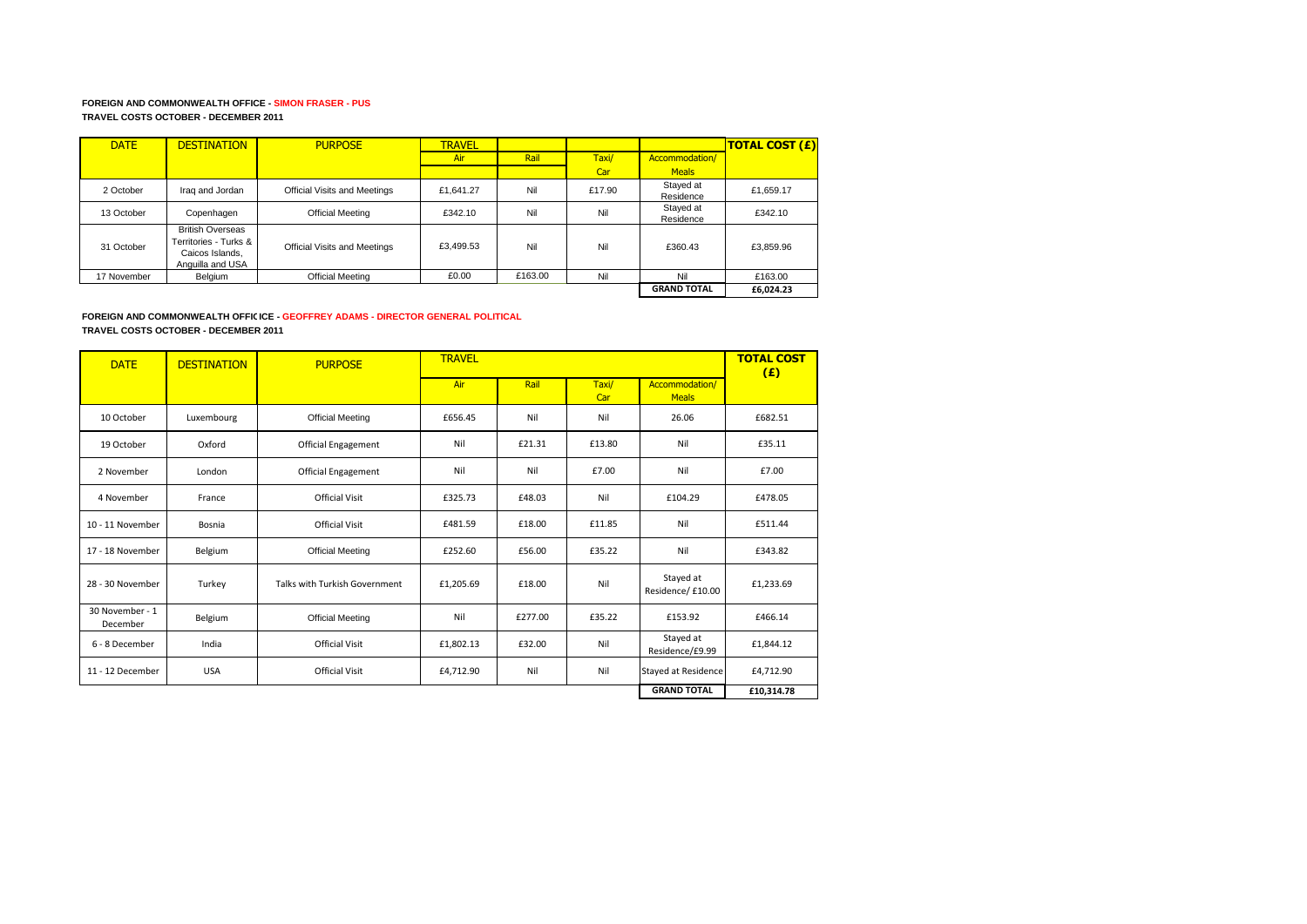## **FOREIGN AND COMMONWEALTH OFFICE - JOHN ASHTON - SPECIAL REPRESENTATIVE FOR CLIMATE CHANGE TRAVEL COSTS OCTOBER - DECEMBER 2011**

|                            |                               |                      |           |      | <b>TRAVEL</b> |                                |                       |
|----------------------------|-------------------------------|----------------------|-----------|------|---------------|--------------------------------|-----------------------|
| <b>DATE</b>                | <b>DESTINATION</b>            | <b>PURPOSE</b>       | Air       | Rail | Taxi/         | Accommodation/                 | <b>TOTAL COST (£)</b> |
|                            |                               |                      |           |      | Car           | <b>Meals</b>                   |                       |
| 10 - 12 October            | Germany                       | Offical Talks        | £470.00   | Nil  | Nil           | Stayed at<br>Residence/ £34.99 | £504.99               |
| 15 - 21 October            | Ethiopia, Angola              | <b>Offical Talks</b> | £4,606.73 | Nil  | Nil           | £884.48                        | £5,491.21             |
| 31 October - 1<br>November | Germany                       | Offical Talks        | £540.80   | Nil  | Nil           | Nil                            | £540.80               |
| 14 - 18 November           | Venezuela, Cuba,<br>Argentina | <b>Offical Talks</b> | £6,494.93 | Nil  | Nil           | <b>Stayed at Residence</b>     | £6,494.93             |
| 24 November                | Germany                       | <b>Offical Talks</b> | £277.50   | Nil  | Nil           | £30.90                         | £308.40               |
| 5 - 10 December            | South Africa                  | <b>Offical Talks</b> | £3.067.63 | Nil  | Nil           | <b>Stayed at Residence</b>     | £3.067.63             |
|                            |                               |                      |           |      |               | <b>GRAND TOTAL</b>             | £16.407.96            |

**FOREIGN AND COMMONWEALTH OFFICE - BARBARA WOODWARD - DIRECTOR GENERAL EUROPE AND CONSULAR TRAVEL COSTS OCTOBER - DECEMBER 2011**

|                 |                    |                            |           |        | <b>TRAVEL</b> |                            |                       |
|-----------------|--------------------|----------------------------|-----------|--------|---------------|----------------------------|-----------------------|
| <b>DATE</b>     | <b>DESTINATION</b> | <b>PURPOSE</b>             | Air       | Rail   | Taxi/         | Accommodation/             | <b>TOTAL COST (£)</b> |
|                 |                    |                            |           |        | Car           | <b>Meals</b>               |                       |
| 17 October      | London             | Official Engagement        | Nil       | Nil    | £6.00         | Nil                        | £6.00                 |
| 22 - 26 October | Mexico             | <b>Offical Talks</b>       | £4,816.90 | £34.60 | £15.00        | <b>Stayed at Residence</b> | £4,866.50             |
| 23 November     | London             | <b>Official Engagement</b> | Nil       | Nil    | £33.00        | Nil                        | £33.00                |
| 29 November     | London             | <b>Official Engagement</b> | Nil       | Nil    | £13.00        | Nil                        | £13.00                |
| 30 November     | London             | <b>Official Engagement</b> | Nil       | £1.90  | £10.00        | Nil                        | £11.90                |
| 6 December      | London             | <b>Official Meeting</b>    | Nil       | £1.90  | £13.00        | Nil                        | £14.90                |
| 8 December      | Irish Republic     | <b>Official Visit</b>      | £546.19   | £35.80 | Nil           | <b>Stayed at Residence</b> | £581.99               |
|                 |                    |                            |           |        |               | <b>GRAND TOTAL</b>         | £5,527.29             |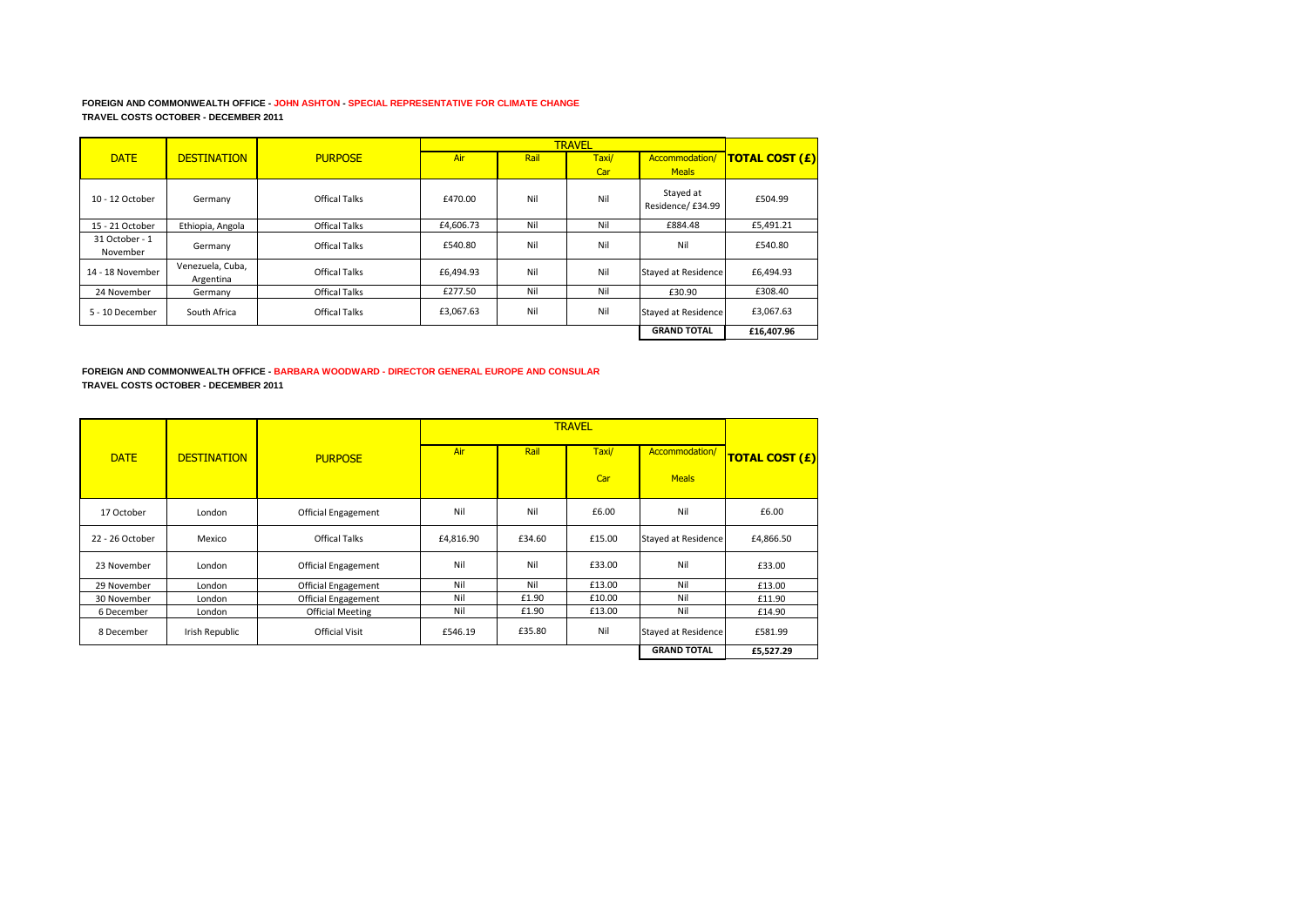## **FOREIGN AND COMMONWEALTH OFFICE - IAIN MACLEOD - LEGAL ADVISER TRAVEL COSTS OCTOBER - DECEMBER 2011**

|                  |                    |                         |            |         | <b>TRAVEL</b> |                            |                       |
|------------------|--------------------|-------------------------|------------|---------|---------------|----------------------------|-----------------------|
| <b>DATE</b>      | <b>DESTINATION</b> | <b>PURPOSE</b>          | <b>Air</b> | Rail    | Taxi/         | Accommodation/             | <b>TOTAL COST (£)</b> |
|                  |                    |                         |            |         | Car           | <b>Meals</b>               |                       |
| 3 October        | Luxembourg         | <b>Official Visit</b>   | £283.45    | Nil     | Nil           | Nil                        | £283.45               |
| 6-7 October      | France, Belgium    | <b>Official Visit</b>   |            | £485.18 | £68.05        | £191.08                    | £744.31               |
| 16 - 17 October  | Lichtenstein       | <b>Official Meeting</b> | £253.50    | Nil     | Nil           | <b>Stayed at Residence</b> | £253.50               |
| 20-28 October    | <b>USA</b>         | <b>Official Meeting</b> | £1.578.33  | Nil     | £153.50       | £2,018.98                  | £3,750.81             |
| 21 - 24 November | Russia             | <b>Official Meeting</b> | £348.32    | Nil     | £95.00        | £353.42                    | £796.74               |
| 28 November - 1  | Switzerland        | <b>Official Meeting</b> | £272.19    | Nil     | Nil           | <b>Stayed at Residence</b> | £272.19               |
| December         |                    |                         |            |         |               |                            |                       |
| 11 - 21 December | <b>USA</b>         | <b>Official Meeting</b> | £1.573.63  | Nil     | £196.84       | £2.377.41                  | £4.147.88             |
|                  |                    |                         |            |         |               | <b>GRAND TOTAL</b>         | £10.248.88            |

### **FOREIGN AND COMMONWEALTH OFFICE - MATTHEW RYCROFT - CHIEF OPERATING OFFICER TRAVEL COSTS OCTOBER - DECEMBER 2011**

|                             |                                |                         |            |        | <b>TRAVEL</b> |                                                          |                       |
|-----------------------------|--------------------------------|-------------------------|------------|--------|---------------|----------------------------------------------------------|-----------------------|
| <b>DATE</b>                 | <b>DESTINATION</b>             | <b>PURPOSE</b>          | <b>Air</b> | Rail   | Taxi/         | Accommodation/                                           | <b>TOTAL COST (£)</b> |
|                             |                                |                         |            |        | Car           | <b>Meals</b>                                             |                       |
| 31 October - 7<br>November  | Muscat, Abu Dhabi<br>and Dubai | <b>Official Vist</b>    | £2.148.83  | Nil    | £130.00       | Stayed at Residence                                      | £2,278.83             |
| 29 November - 1<br>December | Azerbaijan and<br>Ukraine      | Official Vist           | £633.48    | Nil    | £135.00       | Hotel in Baku<br>£144.90. Stayed at<br>Residence in Kviv | £913.38               |
| 7 November                  | Hanslope Park                  | <b>Official Visit</b>   | Nil        | £29.50 | Nil           | Nil                                                      | £29.50                |
| 15 November                 | London                         | <b>Official Visit</b>   | Nil        | Nil    | £18.00        | Nil                                                      | £18.00                |
| 17 November                 | Redhill                        | <b>Training Course</b>  | Nil        | Nil    | £15.00        | Nil                                                      | £15.00                |
| 21 November                 | Redhill to Reigate             | <b>Training Course</b>  | Nil        | £2.10  | Nil           | Nil                                                      | £2.10                 |
| 14 December                 | London                         | <b>Official Meeting</b> | Nil        | Nil    | £12.80        | Nil                                                      | £12.80                |
|                             |                                |                         |            |        |               | <b>GRAND TOTAL</b>                                       | £3.269.61             |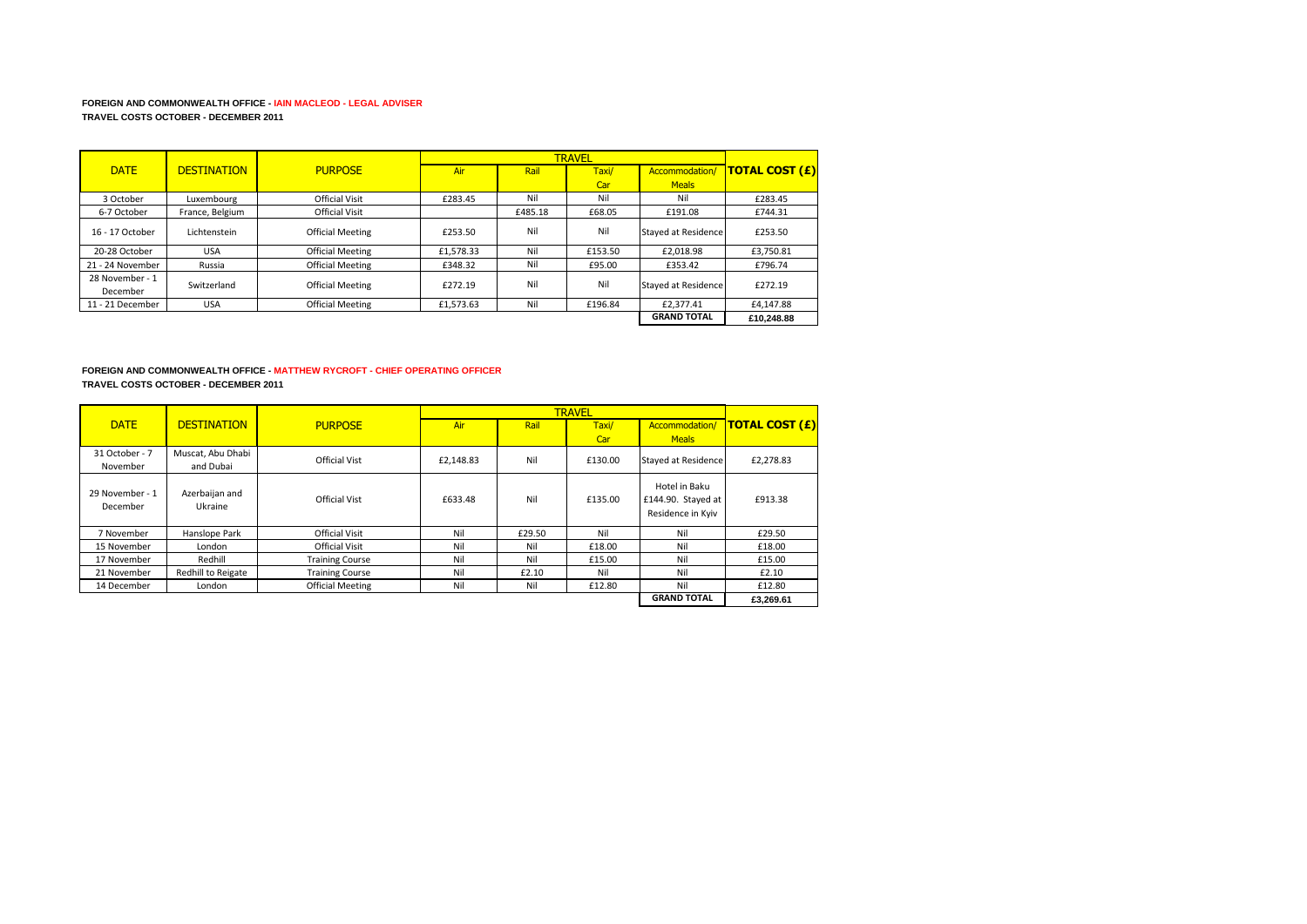## **FOREIGN AND COMMONWEALTH OFFICE - DAVID CLARY - CHIEF SCIENTIFIC ADVISER TRAVEL COSTS OCTOBER - DECEMBER 2011**

|             |                    |                |            | <b>TRAVEL</b> |       |                    |                                      |
|-------------|--------------------|----------------|------------|---------------|-------|--------------------|--------------------------------------|
| <b>DATE</b> | <b>DESTINATION</b> | <b>PURPOSE</b> | <b>Air</b> | Rail          | Taxi/ |                    | <b>Accommodation/ TOTAL COST (£)</b> |
|             |                    |                |            |               | Car   | <b>Meals</b>       |                                      |
| Nil Return  |                    |                |            |               |       |                    |                                      |
|             |                    |                |            |               |       | <b>GRAND TOTAL</b> | £0.00                                |

# **FOREIGN AND COMMONWEALTH OFFICE - ROBERT HANNIGAN - DIRECTOR GENERAL DEFENCE AND INTELLIGENCE TRAVEL COSTS OCTOBER - DECEMBER 2011**

|                |                    |                            |           |        | <b>TRAVEL</b> |                           |                       |
|----------------|--------------------|----------------------------|-----------|--------|---------------|---------------------------|-----------------------|
| <b>DATE</b>    | <b>DESTINATION</b> | <b>PURPOSE</b>             | Air       | Rail   | Taxi/         | Accommodation/            | <b>TOTAL COST (£)</b> |
|                |                    |                            |           |        | Car           | <b>Meals</b>              |                       |
| 9 November     | Cheltenham         | <b>Official Visit</b>      | Nil       | £60.00 | Nil           | Nil                       | £60.00                |
| 15 November    | Oxford             | <b>Official Engagement</b> | Nil       | £51.00 | £7.00         | Nil                       | £58.00                |
| 20-25 November | Philippines        | <b>Official Visit</b>      | £3,881.46 | Nil    | Nil           | Stayed at<br>Residenc/£20 | £3,901.46             |
|                |                    |                            |           |        |               |                           |                       |
|                |                    |                            |           |        |               | <b>GRAND TOTAL</b>        | £4,019.46             |

#### **FOREIGN AND COMMONWEALTH OFFICE - RUDY MARKHAM - NON EXECUTIVE TRAVEL COSTS OCTOBER - DECEMBER 2011**

|             |                    |                | <b>TRAVEL</b> |      |       |                    |                       |
|-------------|--------------------|----------------|---------------|------|-------|--------------------|-----------------------|
| <b>DATE</b> | <b>DESTINATION</b> | <b>PURPOSE</b> | Air           | Rail | Taxi/ | Accommodation/     | <b>TOTAL COST (£)</b> |
|             |                    |                |               |      | Car   | <b>Meals</b>       |                       |
| Nil Return  |                    |                |               |      |       |                    |                       |
|             |                    |                |               |      |       | <b>GRAND TOTAL</b> | £0.00                 |

**FOREIGN AND COMMONWEALTH OFFICE - MENNA RAWLINGS - DIRECTOR HUMAN RESOURCES TRAVEL COSTS OCTOBER - DECEMBER 2011**

|             |                    |                |     | <b>TRAVEL</b> |       |                    |                                 |  |
|-------------|--------------------|----------------|-----|---------------|-------|--------------------|---------------------------------|--|
| <b>DATE</b> | <b>DESTINATION</b> | <b>PURPOSE</b> | Air | Rail          | Taxi/ |                    | Accommodation/   TOTAL COST (£) |  |
|             |                    |                |     |               | Car   | Meals              |                                 |  |
| Nil Return  |                    |                |     |               |       |                    | £0.00                           |  |
|             |                    |                |     |               |       | <b>GRAND TOTAL</b> | £0.00                           |  |

**FOREIGN AND COMMONWEALTH OFFICE - ALISON CURRIE - DIRECTOR FINANCE TRAVEL COSTS OCTOBER - DECEMBER 2011**

|             |                    |                | <b>TRAVEL</b> |      |                  |                    |                       |
|-------------|--------------------|----------------|---------------|------|------------------|--------------------|-----------------------|
| <b>DATE</b> | <b>DESTINATION</b> | <b>PURPOSE</b> | Air           | Rail | Taxi/            | Accommodation/     | <b>TOTAL COST (£)</b> |
|             |                    |                |               |      | Car <sup>1</sup> | <b>Meals</b>       |                       |
| Nil Return  |                    |                |               |      |                  |                    |                       |
|             |                    |                |               |      |                  | <b>GRAND TOTAL</b> | £0.00                 |